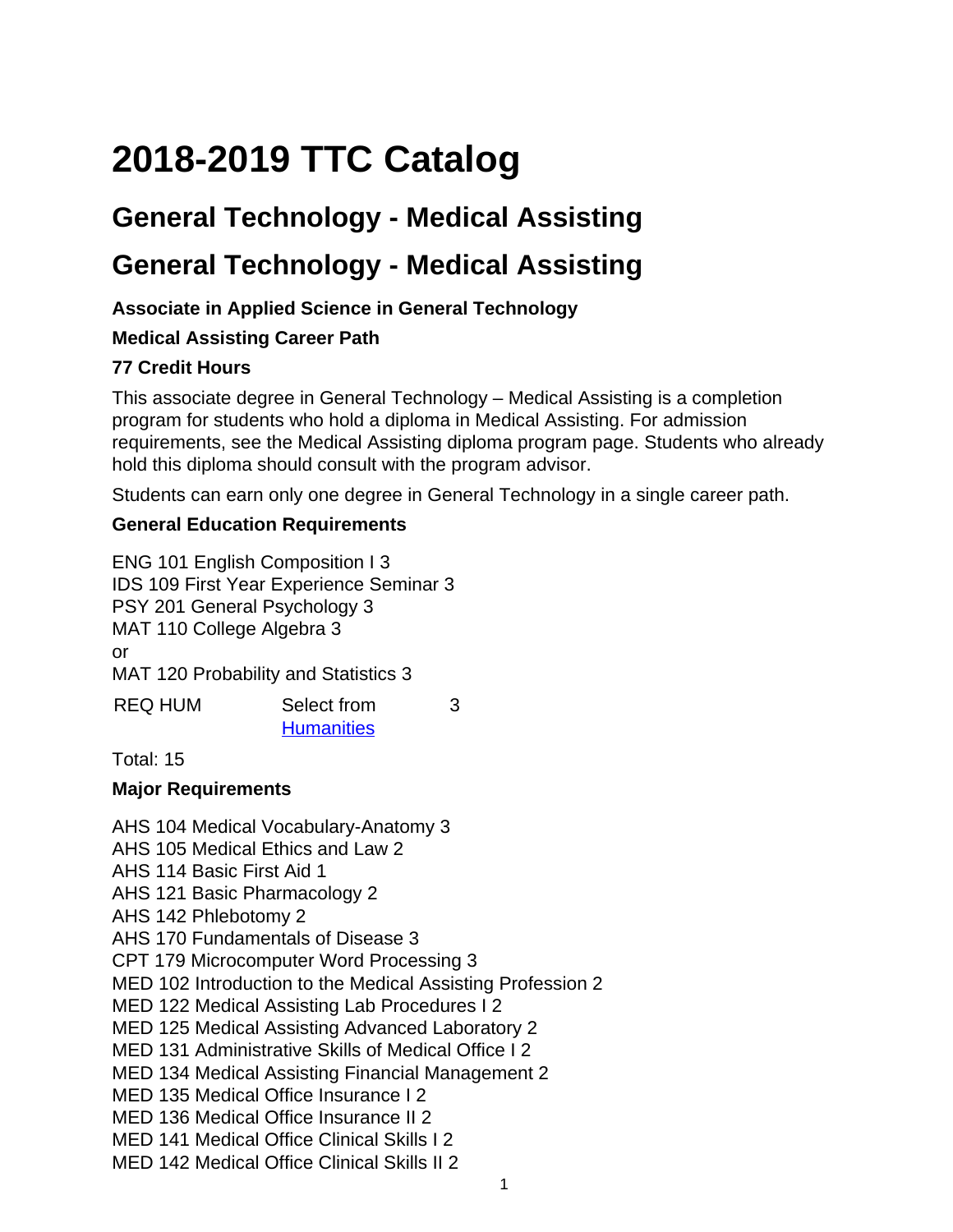MED 151 Medical Assisting Clinical I 4 MEd 152 Medical Assisting Clinical II 4

Total: 42

#### **Other Requirements**

BIO 210 Anatomy and Physiology I 4 BIO 211 Anatomy and Physiology II 4 MGT 101 Principles of Management 3 MGT 120 Small Business Management 3 or MKT 101 Marketing 3 or PSY 212 Abnormal Psychology 3 PSY 203 Human Growth and Development 3 SPC 205 Public Speaking 3 or SPC 209 Interpersonal Communication 3

#### Total: 20

Applicants will be admitted to this program on a first-qualified, first-admitted basis. Applicants are considered to be qualified for admission to the next available class when they meet all college and program requirements. The program begins Summer Semester.

#### **APPLICANTS MUST COMPLETE ALL OF THE FOLLOWING REQUIREMENTS**

#### 1. **General College Admission Requirements**

Achieve admission to the college by meeting TTC's requirements for diploma programs. Please note that applicants not achieving appropriate test scores will be required to complete courses indicated by placement test scores. Note: Admission to the college does not guarantee admission to the Medical Assisting program.

# 2. **Program Admission Requirements**

Applicants should ensure that documentation of each of the following admissions requirements is on file in the Admissions office as soon as it is completed. Information may be submitted in person or by mail to:

Trident Technical College

Admissions Office, AM-M

(Student Center, Bldg. 410, Room 110)

P.O. Box 118067

Charleston, SC 29423-8067

- a. Achieve qualifying scores on the college's placement test, SAT or ACT. Contact an academic advisor and complete all courses indicated by placement test scores.
- b. Complete a Health Sciences application for the Medical Assisting program. Note: When the number of applicants qualifying at the same time exceeds the number of spaces available in this program, admission will be prioritized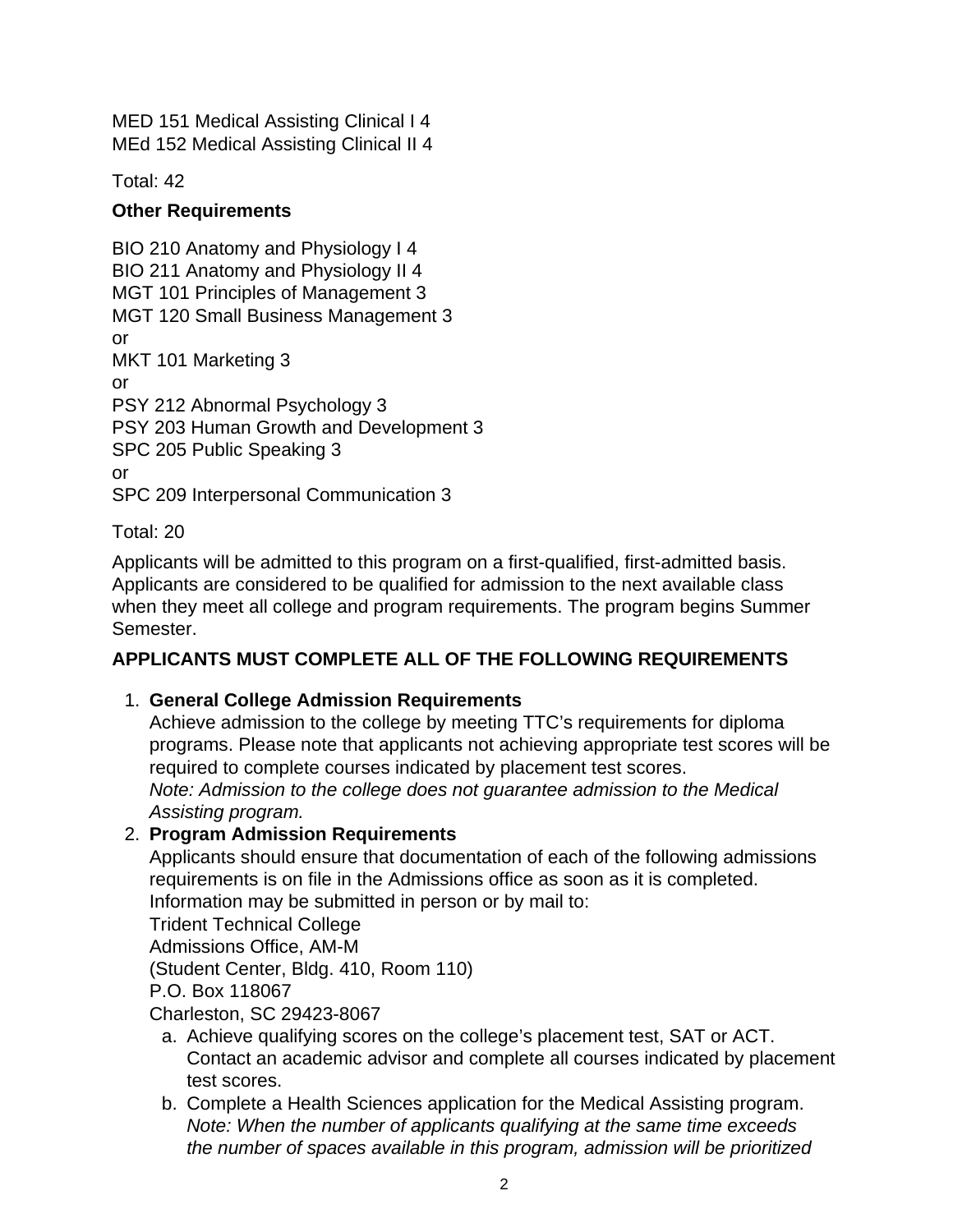according to the date and time that the Health Sciences application was received in the Admissions office.

c. Complete the online Information Session and quiz with a score of 100 percent.

Access session from [https://www.tridenttech.edu/academics/divisions/hlthsc/](
					https://www.tridenttech.edu/academics/divisions/hlthsc/hlthsc_openadvsing.htm) [hlthsc\\_openadvsing.htm](
					https://www.tridenttech.edu/academics/divisions/hlthsc/hlthsc_openadvsing.htm).

 Provide proof of high school graduation or equivalent by submitting a copy of your high school transcript, diploma or GED.

- d. Provide proof of a minimum 2.0 GPA on all college course work by submitting official copies of college transcripts to the Admissions office, other than TTC transcripts, OR, complete six semester credit hours with a minimum grade of C in each course, and a cumulative 2.0 GPA.
- e. Achieve the appropriate math score on TTC's placement test, OR

1. Complete MAT 101 Beginning Algebra or MAT 152 Elementary Algebra or MAT 155 Contemporary Mathematics with a minimum grade of C, OR

2. Complete a beginning algebra course equivalent to MAT 101 with a minimum grade of C from an approved, regionally accredited postsecondary institution.

- f. Provide proof of current CPR certification. Students must maintain a current CPR card through entire program.
- g. Provide proof of keyboarding skills by completing AOT 105 Keyboarding or high school keyboarding with a minimum grade of C.
- h. Maintain a minimum cumulative 2.0 GPA and not be on academic or disciplinary suspension at the time of admission and date of entry into the program.
- i. At the time of entry to the program, show evidence of completion of the criminal background check required by the college.
- j. AHS 104 Medical Vocabulary/Anatomy and AHS 121 Basic Pharmacology completed within three years.

Note: Students who intend to complete the Associate Degree in General Technology need to complete appropriate prerequisites for the math and English requirements.

# 3. **General Admission Procedures for the Medical Assisting Program**

Applicants who meet college and program requirements will be considered qualified and will be admitted on a first-qualified, first-admitted basis. Qualified applicants will be notified via my.tridenttech.edu email indicating the year and semester that they have been admitted. Students will be required to provide a completed, current Health Sciences – Student Health Record including all immunizations and titers, TB (PPD) tests, as well as current Healthcare Provider CPR certification, major medical insurance and medical professional liability coverage.

Students will also be notified by my.tridenttech.edu email the date and time of the mandatory program orientation. Failure to attend will result in forfeiture of seat in the program.